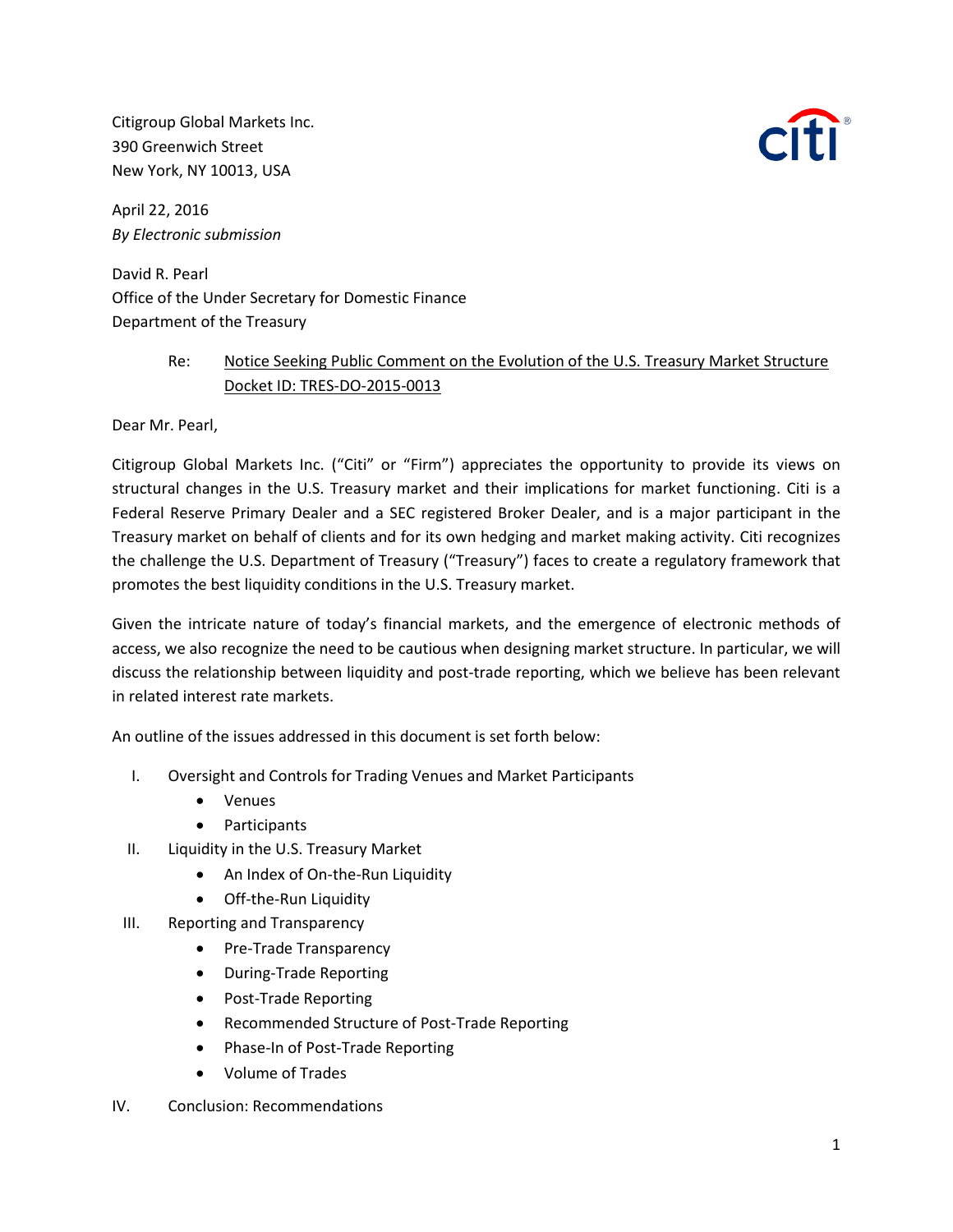# **I Oversight and Controls for Trading Venues and Market Participants**

It is Citi's observation that the U.S. Treasury market has seen a proliferation of new trading venues and participants in recent years. Citi recognizes the many benefits for the market of multiple trading venues and participants. Citi further thinks that the market overall would benefit from a more standardized governance framework for both trading venues and participants.

Of particular note is the evolution in the speed of market access that has occurred over the last number of years. While Citi recognizes the value of many types of market participants, the Firm feels that the evolution of the speed race, alongside the changing landscape of participants, in and of itself has been harmful for liquidity with no overall market benefit. Section 6.5 of "The High-Frequency Trading Arms Race: Frequent Batch Auctions as a Market Design Response<sup>"1</sup> provides support for this observation:

*"In equilibrium of our model fast trading firms endogenously serve two roles: liquidity provision and stale-quote sniping. The liquidity provision role is useful to investors; the stale-quote sniping role is detrimental to investors because it increases the cost of liquidity provisions… Our results say that sniping is negative for liquidity and that the speed race is socially wasteful."*

Mary Jo White, Chairwoman of the Securities and Exchange Commission, articulated a similar view of the race for speed in the equity markets, in her June 5, 2014 speech:<sup>2</sup>

*"We must consider, for example, whether the increasingly expensive search for speed has passed the point of diminishing returns. I am personally wary of prescriptive regulation that attempts to identify an optimal trading speed, but I am receptive to more flexible, competitive solutions that could be adopted by trading venues. These could include frequent batch auctions or other mechanisms designed to minimize speed advantages. They could also include affirmative or negative trading obligations for high-frequency trading firms that employ the fastest, most sophisticated trading tools."*

**While the arms race for speed is in the best interest of any individual trading firm, Citi agrees that it is not in the best interest of the overall market. Arguably, it worsens liquidity and social welfare with no benefit to the investor or end user, while potentially advantaging firms with larger technology budgets. Citi would recommend that this phenomenon be an integral consideration for Treasury in designing regulation for venues and participants.**

## Venues

 $\overline{\phantom{a}}$ 

There are many benefits to having a number of venues offering U.S. Treasury trading. It benefits the market to not be dependent on any one venue or technology for liquidity. It also provides price discovery and more competition around execution costs, potentially enabling new entrants and a broader base of direct participation in the U.S. Treasury market.

<sup>&</sup>lt;sup>1</sup> Available at<http://home.uchicago.edu/~shim/Papers/HFT-FrequentBatchAuctions.pdf>

<sup>&</sup>lt;sup>2</sup> Available at<https://www.sec.gov/News/Speech/Detail/Speech/1370542004312>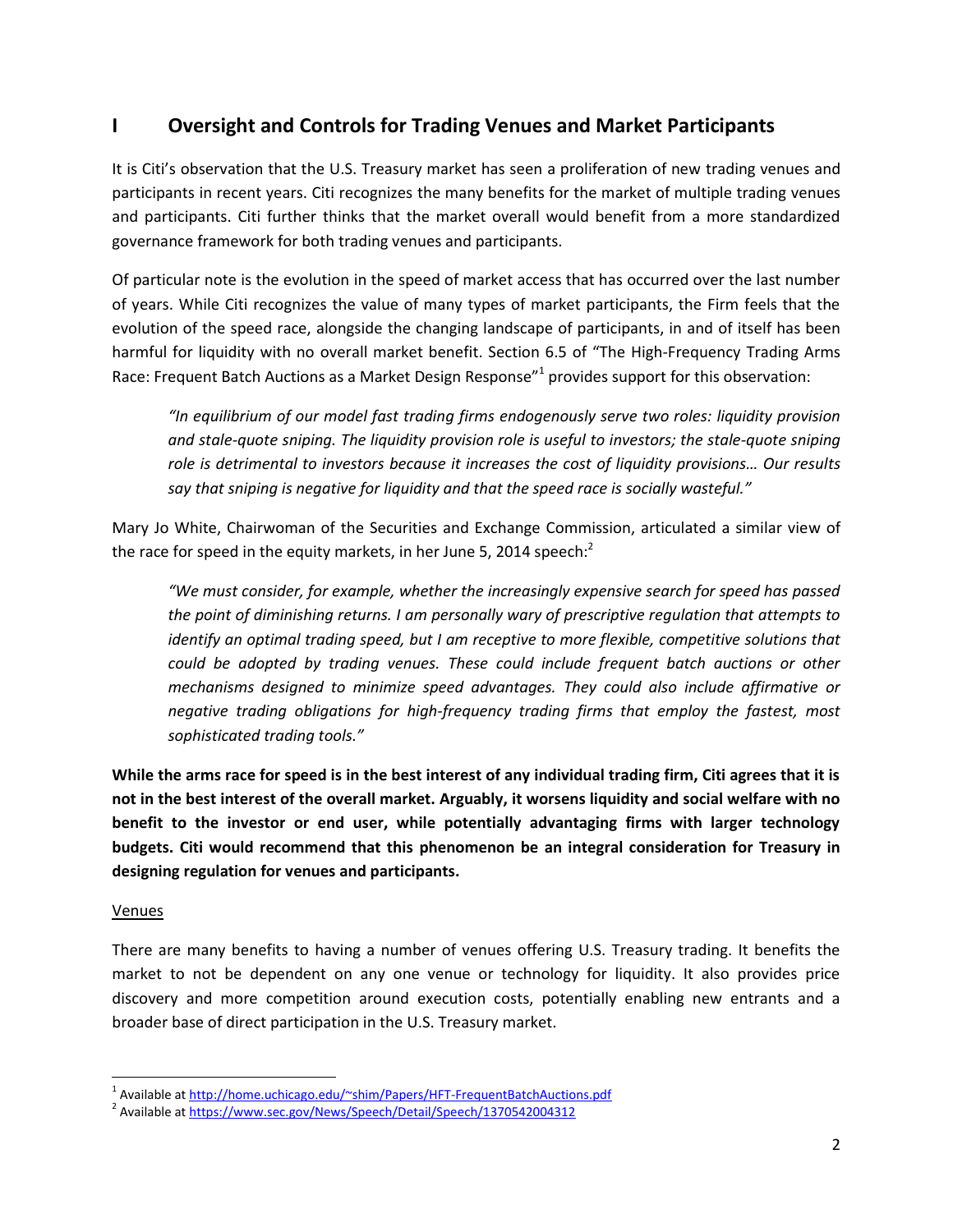Citi's standard risk management controls include notional limits, per-trade limits, Value at Risk ("VaR") and more general risk limits, Profit-and-Loss ("P&L") tolerances, and metrics commonly found with other market participants. When automated systems are used, there are additional checks and controls that would not be applicable to human traders, such as maximum orders sent in a second, ACK/NAK<sup>3</sup> rules before something shuts down, various checklists before turning on or modifying a system, price and P&L checks before showing a price to a client on a dealer to client ("D2C") platform, and so forth.

Increased complexity runs the risk of not benefitting the market, and instead creating an advantage for firms with greater technical and/or financial resources. Therefore best practices for trading venues probably means the fewest, simplest order types to ensure a functioning market, uniform requirements to access dealer to dealer ("D2D") markets, and uniform rules and limits on marks access by participants (e.g., only send this many orders per second, order must be good for a certain period of time, rules on sizes per order, cancellation ratios, etc.). Order types and details (Pro-rata vs. FIFO; FAK, FAS, FOK, blocks, icebergs, etc.), time requirements, cancellation details, and other issues should be standardized first before "tail end" events like circuit breakers.

Alternative markets could offer some insight into best practices. Mary Jo White, current Chairwoman of the SEC, has proposed more detailed plans with rule amendments in the equity markets following the Knight Capital Market-Making software glitch of August 1, 2012 and the NASDAQ trade halt of August 22, 2012<sup>4</sup>. In international capital markets, regulations such as the Markets in Financial Instruments Directive (MiFID II) in the EU are likely to include mechanisms to promote trading venue stability. Standard rule books for venues offering U.S. Treasury trading could be a viable option to promote best practices in electronic trading.

Citi is supportive of various methodologies for market access. However, Citi thinks it is critical for there to be certain appropriately standardized controls across participant firms and venues. **Only when there is a standardized system with synchronized clocks can a consolidated audit trail exist across multiple venues.**

#### **Participants**

Citi also believes there are benefits to having a broad base of market participants. While the number of participants is not a direct correlation to liquidity, participants motivated by different factors help to increase liquidity by driving a more orderly price discovery process.

Similarly, best practices for participants could include a simple and uniform registration. Firms that conduct a certain risk-based threshold of trading, within appropriate jurisdictional bounds, should be subject to certain capital requirements and margins, supervision, and conduct rules with appropriate justification. Automated trading would simply be an addendum to those requirements given the potential speed at which a participant could trade, and associated market risk that could be aggregated at a significant impact to the market. Requiring minimum standards would most likely have little impact

l  $3$  "ACK" and "NAK" are defined as the acknowledgement or the negative acknowledgement from the exchanges.

<sup>&</sup>lt;sup>4</sup> Available at<https://www.sec.gov/News/Speech/Detail/Speech/1370542004312>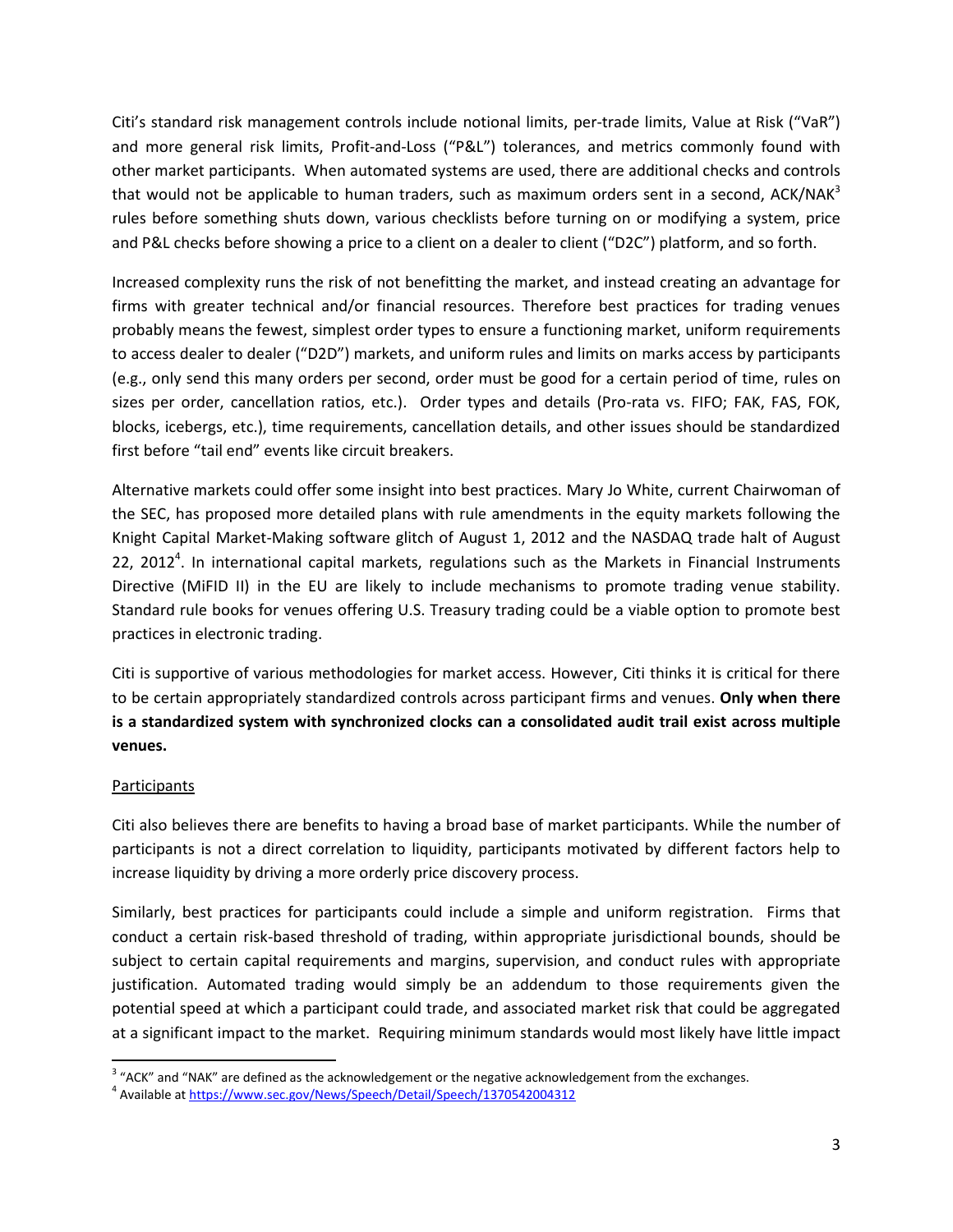on the market, and these requirements may in fact strengthen the faith in the U.S. Treasury market (rules and registration "legitimizes" the participants and their strategies, and potentially implements some threshold of capital requirements per unit of risk). **To achieve this there must be common audit trail, time stamping and audit trail retention requirements across all trading venues. More governance is required to ensure best practices are clearly defined and observed by all trading venues and market participants.**

# **II. Liquidity in the U.S. Treasury Market**

## An Index of On-the-Run U.S. Treasury Liquidity

Based on Citi's experience as a Primary Dealer and feedback from our clients, the Firm measures "liquidity" in terms of several components

- 1) Width of bid-offer spread
- 2) Market Depth

 $\overline{a}$ 

- 3) Imbalance of the market (either of visible order books, or of volumes traded)
- 4) Resilience (scale of market impact for a given trade)

The last two components are difficult to quantify, and of course every observer would assign different weights to the four, and some may add other components. Importantly, however, Citi believes liquidity is much more than component (1) (i.e, width of bid-offer spread). Citi has many clients who are predominantly institutional in nature. **When those clients give us feedback about the quality of Citi's "liquidity provision", they are referring to our ability to make good prices "in size" – tight markets for tiny size does not count as liquidity provision with that client base.** 

To aid in the Firm's own risk management, Citi has developed a "Liquidity Index", which monitors visible market depth (see more details in Appendix A). The goal of the index is to capture Citi's assessment of how much risk is available in the marketplace, at a constant distance from "mid"<sup>5</sup>, across the entire U.S. Treasury ("UST") complex. While this does not explicitly incorporate metric #(4) above, Resilience, it does effectively operate as a depth score over time.

<sup>&</sup>lt;sup>5</sup> For the purpose of this comment letter, "Mid" is defined as the average of the bid and offer for a financial instrument.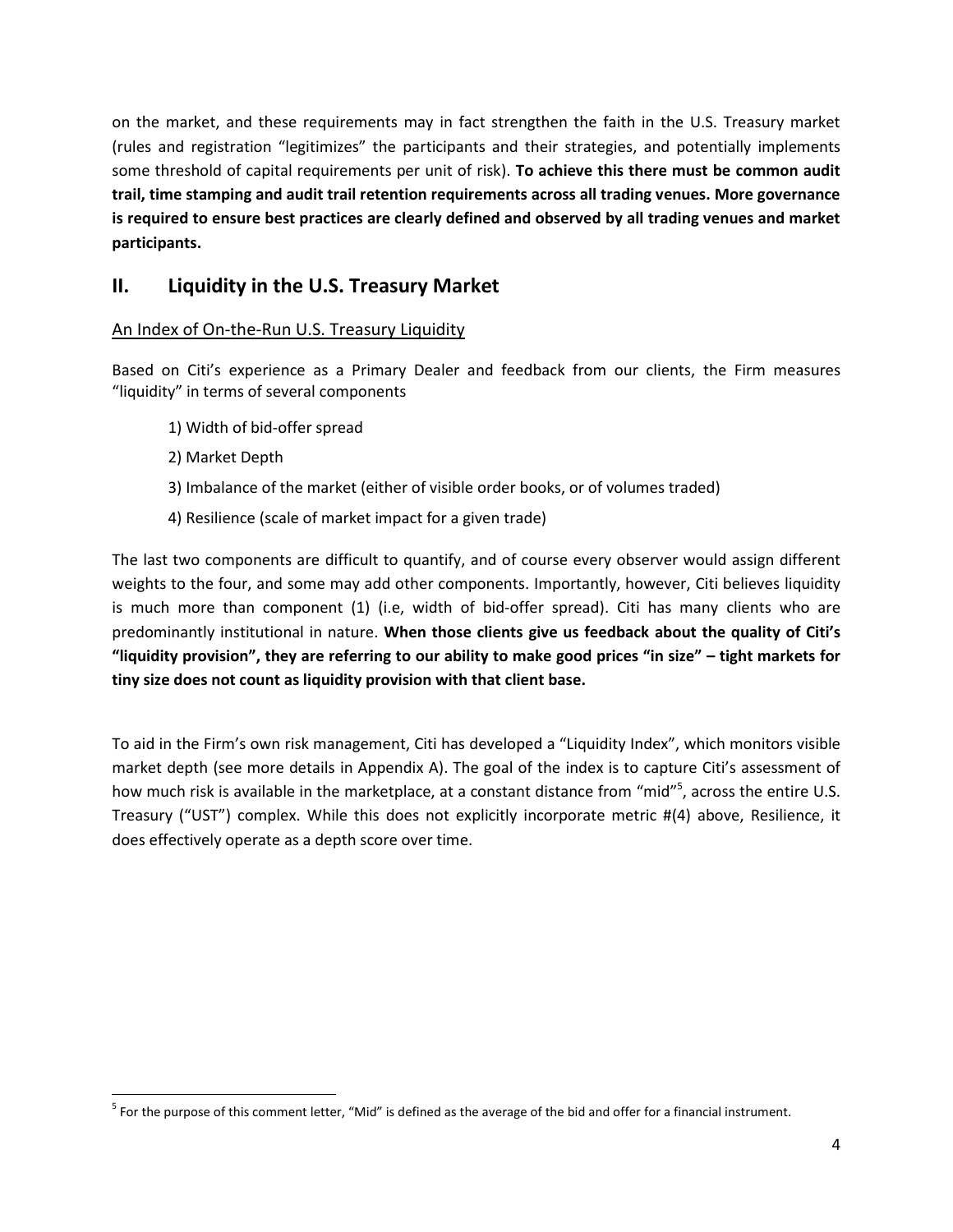

As measured by the Liquidity Index, it appears that market depth has gradually diminished with marked steps down around large moves up or down in rates accompanied with high volatility, such as in late spring 2013 or the pronounced fall in UST yields in the fall of 2014. **Following each event the liquidity index has failed to recover to previous levels**.

#### Liquidity in Off-the-Run Treasuries

Of the 782 different CUSIPs that comprise the U.S. Treasury market<sup>6</sup>, only six are "On-the-Run" ("OTR"). Given their very visible price performance, they are frequently cited by market participants in examination of market developments.

## **Liquidity, and daily traded volume, of the other 776 securities varies materially and is lower than that of the On-the-Runs.**

For context, please find some of Citi's own turnover data. <sup>7</sup> Citi splits volumes into eight categories:

1) "OTR" (On-the-Runs)

 $\overline{\phantom{a}}$ 

- 2) "Olds" (first Off-the-Run)
- 3) "2x Old" and "3x Old" (second and third Off-the-Run)
- 4) "Off" (Off-the-Runs, excluding buckets 2 and 3 above)
- 5) "STRIPS" (includes both Principal and Coupon STRIPS)

 $^6$  396 STRIPS CUSIPs are calculated as the principal and individual coupons of all stripped bonds and the principal and coupon stream of all stripped notes and TIPs as reported by the U.S. Treasury for the month of March.<br><sup>7</sup> "Turnover" is defined as the amount of bonds bought or sold by Citi over a given period. "Theoretical days to full turnover

defined as the sum of the notional outstanding for a group of CUSIPs divided by the sum of the traded notional amount of those CUSIPs per day.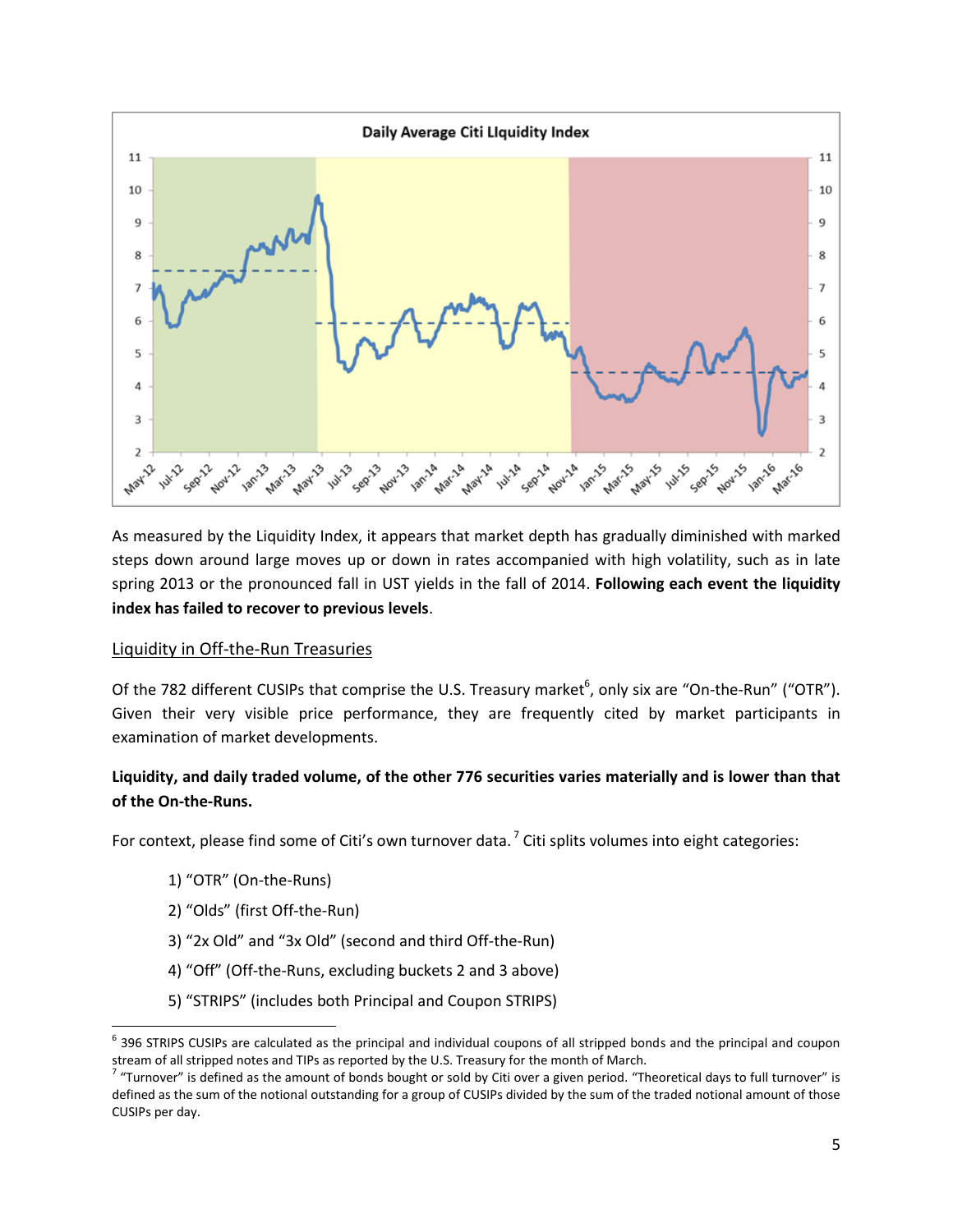- 6) "Bills" (U.S. Treasury Bills)
- 7) "FRNs" (U.S. Treasury issued Floating Rate Notes)
- 8) "TIPS" (U.S. Treasury issued Inflation Linked Bonds)

Citi's volumes for the (representative) week of April 4<sup>th</sup>, 2016 are shown below.<sup>8</sup>

|                                                     | Average Daily volume |       |             |         |              |             |             |            |
|-----------------------------------------------------|----------------------|-------|-------------|---------|--------------|-------------|-------------|------------|
|                                                     | <b>OTR</b>           | Old   | $2x&3x$ Old | 4+x Old | <b>STRIP</b> | <b>BILL</b> | <b>TIPS</b> | <b>FRN</b> |
| 10 Year Equivalents (mm)                            | 11,174               | 1,097 | 212         | 2,092   | 162          | 178         | 115         | $\Omega$   |
| Notional (mm)                                       | 15,310               | 1,137 | 371         | 2,607   | 125          | 7,743       | 236         | 109        |
| % of Issued Notional                                | 7.4%                 | 0.41% | 0.17%       | 0.03%   | 0.03%        | 0.56%       | 0.02%       | 0.03%      |
| Number of Cusips                                    | 6                    | 6     | 12          | 281     | 387          | 30          | 40          | 8          |
| Theoretical Days to Full<br>Turnover at the Firm    | 13                   | 244   | 606         | 3,576   | 3,086        | 177         | 4,667       | 3,023      |
| Theoretical Days to Full<br>Turnover in the Market* | 1                    | 22    | 55          | 322     | 278          | 16          | 420         | 272        |

\* assumes 9% market share, cusips in aggregate; however turnover is not proportionate in reality

Source: U.S. Treasury, Citi

 $\overline{a}$ 

**The lower turnover of Off-the-Runs inventories implies that liquidity providers often need to warehouse risk for several days, effectively lengthening the duration of the transaction.** 

# **III Reporting and Transparency**

The following diagram illustrates the sequence of events in a typical principal-style client-vs.-dealer trade, which makes up the bulk of Citi's secondary U.S. Treasury business.

## Sample principal price timeline



 $^8$  "10y equivalent" is defined as the notional equivalent of any bond to make it duration neutral to the OTR 10y bond.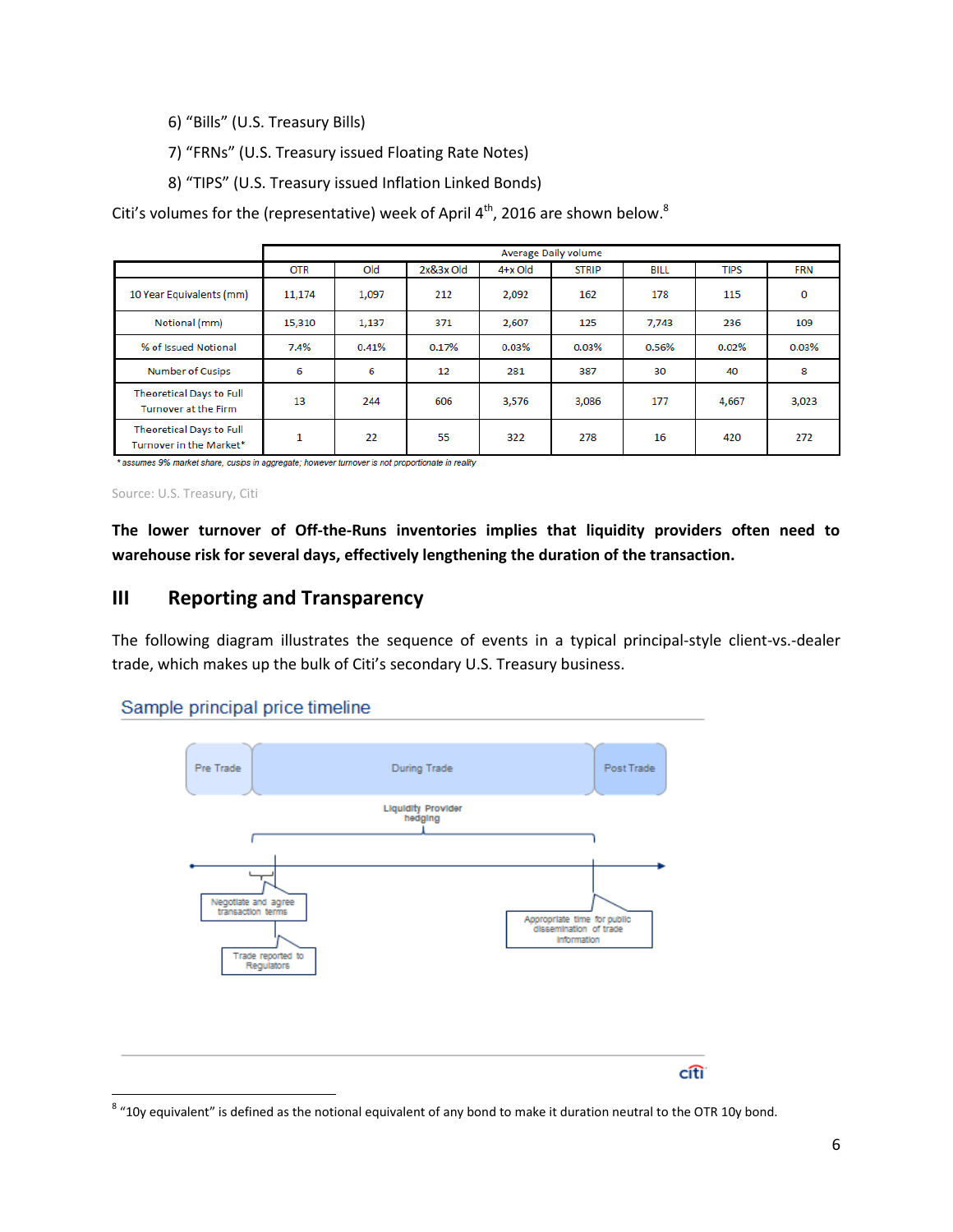In the principal model of client-vs.-dealer trading, clients typically ask one or more dealers for a bid and/or offer on a particular security. They may then execute the trade with one or more of these dealers based on their own criteria. If the trade is executed, the dealer may then hedge the risk incurred by the trade, in the context of its overall portfolio. Broadly speaking, this trade could be split into three phases: pre-, during- and post- trade.

## Pre Trade

**Citi notes that the level of pre-trade transparency in the U.S. Treasury market surpasses most other markets**. For example, Citi continuously streams prices for 381 out of 782 securities to both Bloomberg and Tradeweb. Citi also provide Request-for-Quote ("RFQ") pricing on all UST securities on both platforms simultaneously. Bloomberg displays Citi's bids and offers, along with those of many of its peers' on pages such as "ALLQ", while Tradeweb displays a composite mid-price compiled using all the liquidity providers' price feeds. Both platforms provide closing prices to market participants who subscribe. Citi also publishes daily, at 3p.m. Eastern Standard Time, closing prices of all U.S. Treasury instruments on Citi Velocity, which was accessed by over 73,500 unique client users in 2015. Citi's clients accessed the site over 8 million times during that same timeframe.

#### During and Post Trade

The "bid-offer" that a dealer applies to a client request in the principal model is a function of many variables, including perceived overall wholesale liquidity, the liquidity of the particular security, the size of the transaction, the dealer's inventory in that security, and the dealer's perception of its ability to redistribute the potential risk exposure.

It stands to reason, and is consistent with Citi's experience, that if the details of the trade requested or executed are instantly disseminated to the entire market, the task of managing or redistributing that risk will be more difficult, and a wider bid-offer will be charged ex-ante, all else being equal. This effect is particularly significant for larger trades, which are typically executed in the client-vs.-dealer model.

It is this fundamental issue that brings about the tradeoff between transparency and reporting goals, on the one hand, and liquidity, on the other.

The Firm has yet to see any evidence that broad market dissemination of a traded price between two principals accomplishes much, but if dissemination is deemed necessary, Citi would suggest that an interval of time (denoted "During Trade" in the diagram above) be carved out for the liquidity provider to distribute or mitigate the risk, and therefore ex-ante allow the principal client model to function. **As denoted in Section II, this interval of time varies materially across the eight buckets of U.S. Treasury issued securities.**

Further criteria are discussed below.

## Swap Market Liquidity since the Introduction of Post-Trade Reporting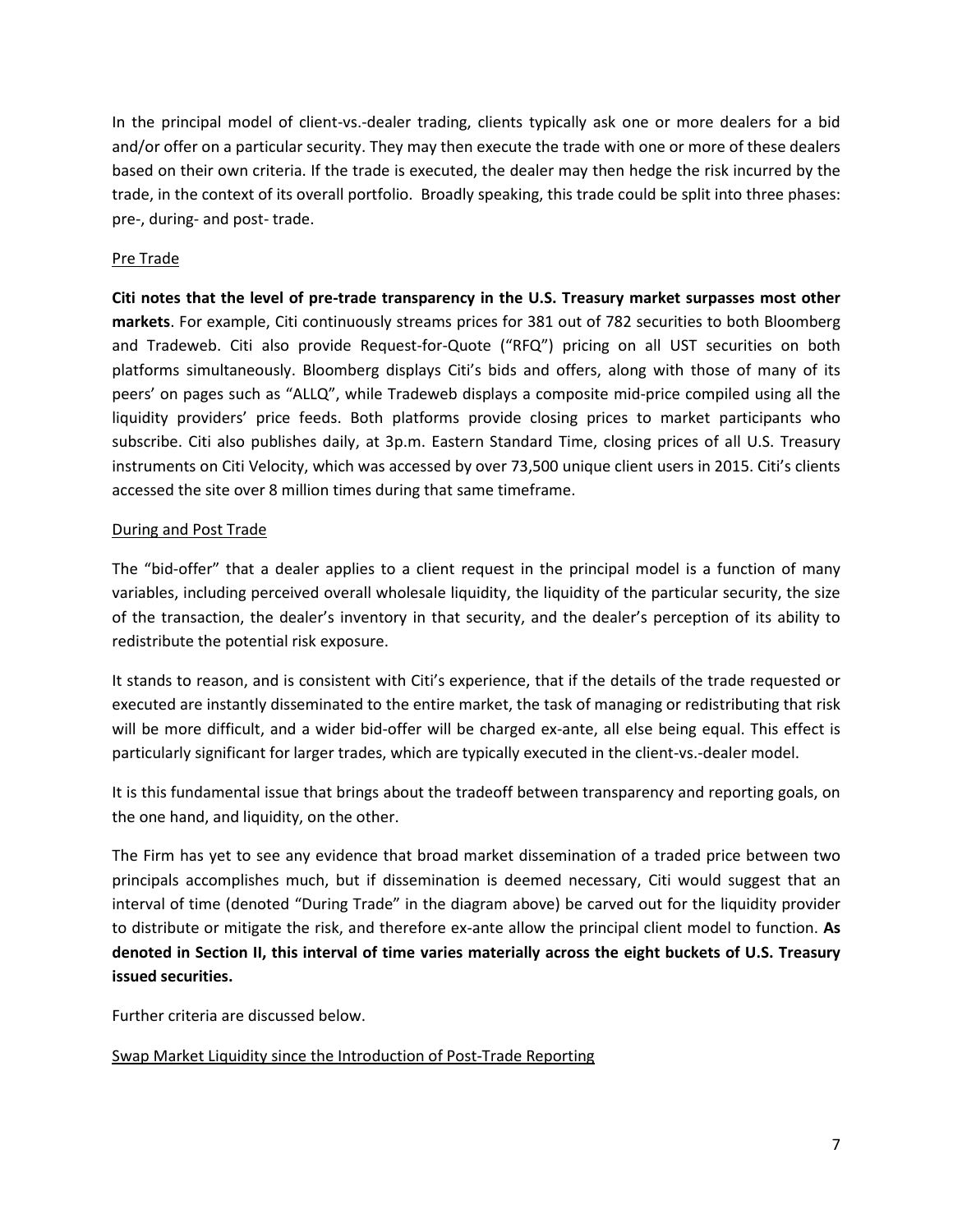To assess the likely effects of broad based during-trade reporting requirements on U.S. Treasury market liquidity, it is helpful to consider what has happened to other closely related markets where this change has been made, in particular the credit, municipal, mortgage, and swaps markets. Present below are data from the U.S. dollar swaps market, which shows that following post-trade reporting there were:

- 1) Tighter headline bid-offer (Component 1)
- 2) Lower depth and resilience (Component 2 and 4)
- 3) Lower overall liquidity

Below is a graph of average bid-offer spreads on 10-year swap rates from Bloomberg's composite price screens (data included with permission from Bloomberg).



**Monthly Average Distance from Mid for 10y Swap**

Note: Distance between Bid and Offer on 10y swap as provided by Bloomberg

Source: Bloomberg

To illustrate how average market depth has changed, Citi used U.S. swap spreads to better isolate the impact on swaps rather than the broader duration markets.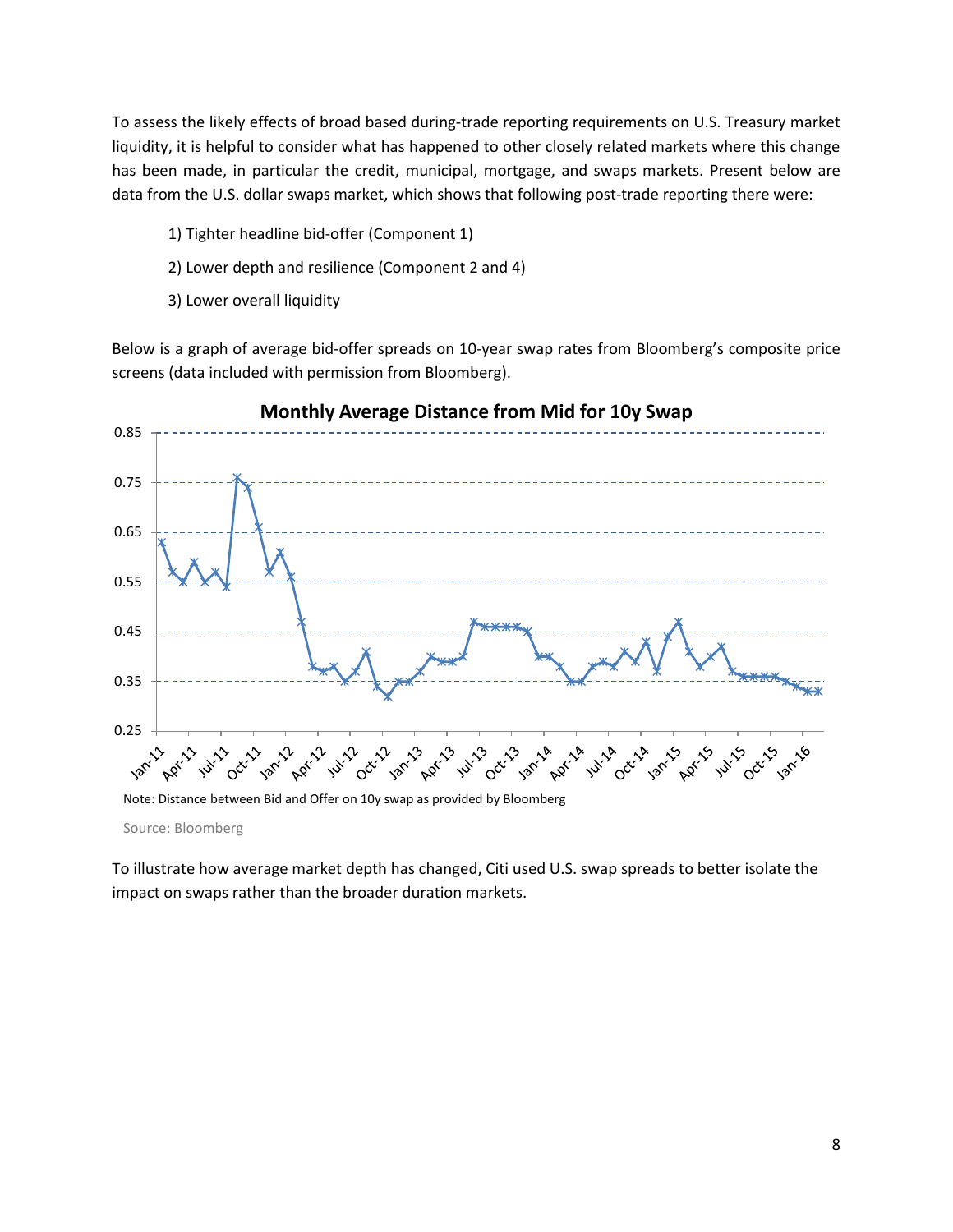

Note: Calculated as the inverse of the number of level of market depth needed to move \$750k DV01 worth of headline swap spreads on SEF. Data is computed every minute with the daily average being graphed. The index aggregates across all maturities, converting them based on DV01 into 10yr equivalents.

Source: Citi, Tradition, ICAP

#### Volumes have also declined:



Note: Monthly aggreagated swap spread and outright duration done electronically over i-Swap, TradeX and Dealerweb expressed in 10yr equivalents.

Source: Citi, Tradition, ICAP, Dealerweb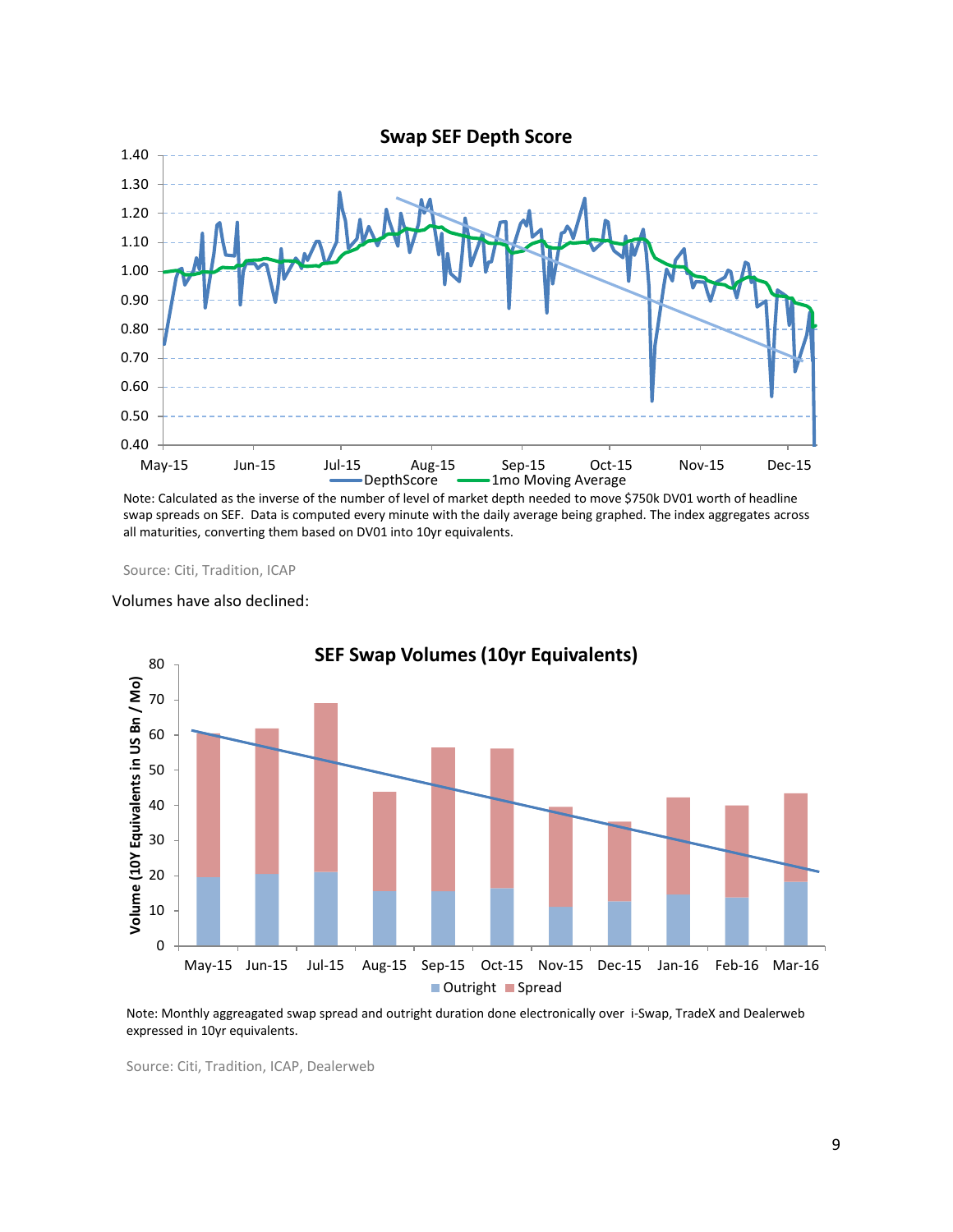Simultaneously, the ratio of Swap Volume to Volatility had dropped notably. Citi views this as a strong indicator of declining market resiliency.



Note: Volatlility is computed on 10y headline swap spreads using 2 minute interval data and averaged across 3 SEF platforms. Volume is computed as the sum of 10y swap spread volumes done across all platforms.

Sources: Citi, Tradition, ICAP, Dealerweb

Certainly other factors could be at work here, but the pattern seems fairly clear to Citi and is consistent with the observation that increasing during and post-trade transparency has led to an increased number of market makers. Possibly would-be market participants who had not developed the client or technological infrastructure to have a close enough grasp on where 'mid' is on a given instrument could use the new reporting features to leverage off of others who had, and thus gain a foothold in the market.

Citi believes that the data suggest that if post-trade reporting were introduced in U.S. Treasuries, similar patterns would be observed, except that OTR bid-offer spreads would be unlikely to compress without a move to decimalized prices. Therefore, in OTR securities, we would expect the main impact to be lower levels of depth and resilience and therefore lower liquidity.

**Citi therefore does not support a move to broad based market dissemination of traded prices in the U.S. Treasury market, since it is likely to degrade liquidity further for limited overall benefit to the market. The Firm thinks this move would be damaging if the reporting window were narrow enough to cause "During the Trade" reporting.**

**Of course Citi has no reservations regarding reporting its activity during any time interval to any regulator.**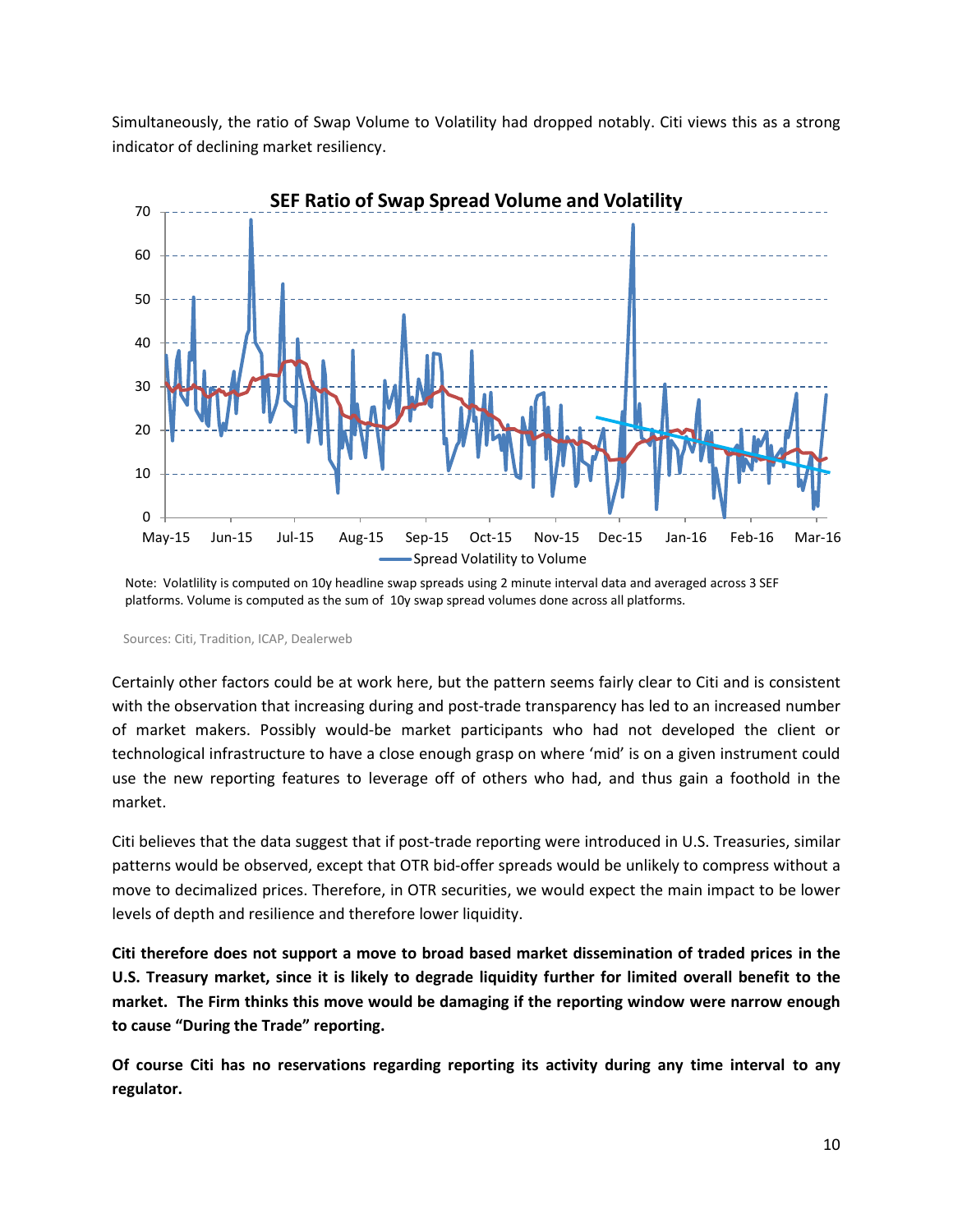## Recommended Structure of Trade Reporting if Deployed

**Nonetheless, if post-trade reporting were implemented, Citi believes that a number of factors should be considered to minimize any adverse impacts.** For example, Citi highlights the need for flexible standards given the immense scope and variability of product within the U.S. Treasury universe, referring back to the eight categories of product in Section I. Citi views it as critical to structure reporting in a manner to prevent adverse effects to liquidity providers' incentive to take risk and provide price improvement, and this would vary by instrument. The Firm also highlights that the sheer number of daily U.S. Treasury trades could render full reporting potentially dilutive in terms of informational value.

Specifically, Citi would highly recommend a tiered approach for reporting time and trading size disclosure with a cap for block size, which is based on the market turn-over observed. Moving through the seven groups of securities in order:

1) OTR:

For the six securities defined as "On-the-Runs", additional public reporting seems sensible, with some accommodation for block trades. Citi looks at the To Be Announced ("TBA") mortgage market as the most similar to the U.S. Treasury market, and therefore mirroring the \$25 million threshold for block size and the within 15 minutes of execution would be reasonable, in the Firm's view.

2) Olds and When Issued ("WIs"):

Market volumes in Olds and WIs are markedly lower than in OTRs. Citi believes that the timeliness of reporting for these instruments is more valuable in creating transparency than the size. Therefore we would recommend a 15 minute window, but a reduced block size of \$10 million and greater.

3&4) 2x and 3x Olds and Off-the-Runs:

Market volumes drops off precipitously with the move beyond Olds. Citi believes that the ability to warehouse risk for some period of time is critical to smooth market functioning. The Firm views these as more akin to specified pools in the mortgage market. Therefore Citi would recommend a 60 minute window, and the similar block size of \$10 million and greater.

#### 5) STRIPS:

Market volumes in STRIPS are very light, while VaR per unit of notional is very high. As such, Citi believes reporting here could be most disruptive. Citi would urge roll out of any reporting in STRIPS to be delayed, offering the Treasury time to assess the impact of reporting on U.S. Treasury securities more broadly first.

#### 6) Bills:

Bills are, at maximum, 52-week issues, Citi would propose excluding U.S. Treasury Bills from post trade reporting.

#### 7) FRNs:

Citi would propose block size of \$25 million and greater reporting within 15 minutes for FRNs.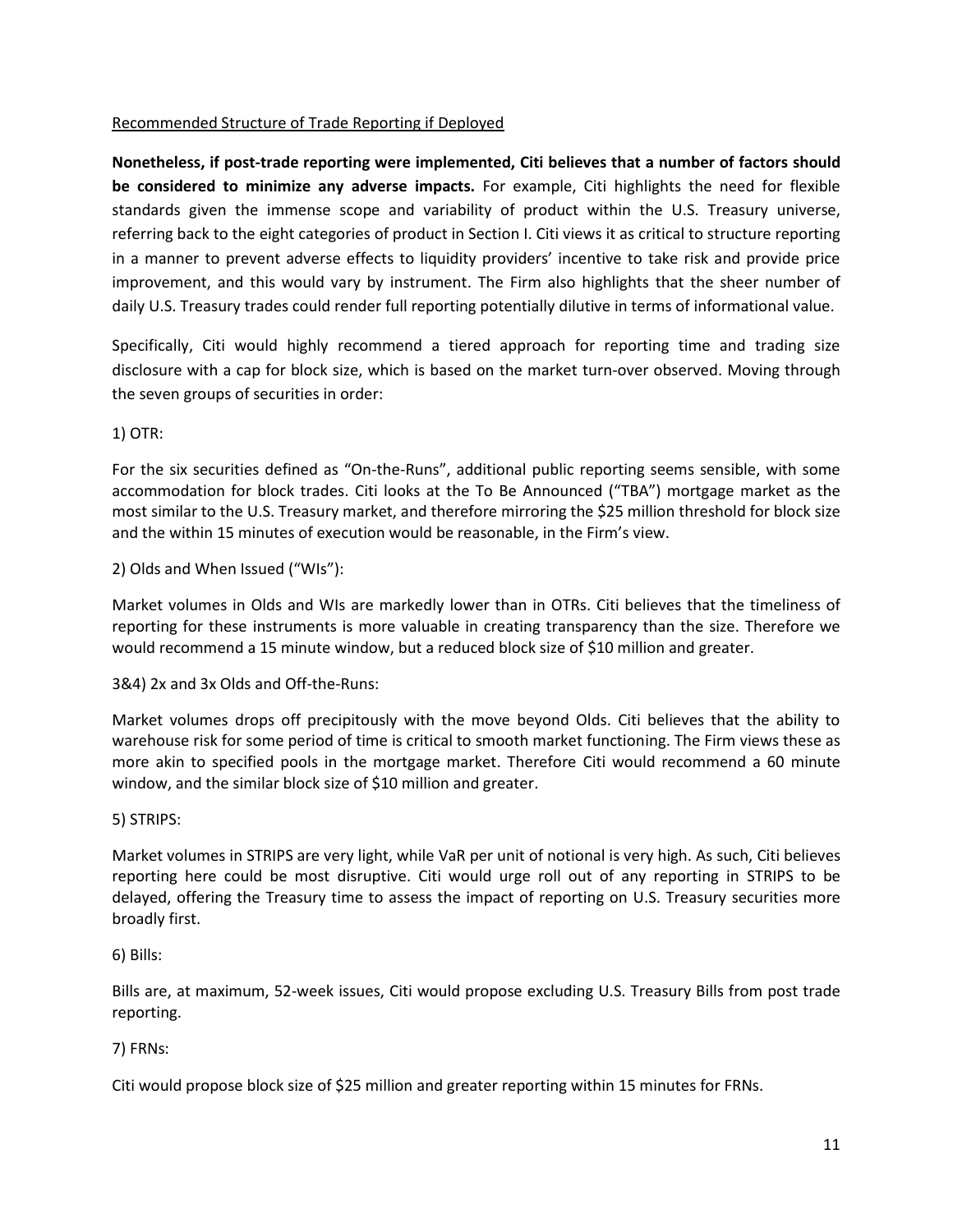8) TIPS:

Market Volumes in TIPS are also materially lighter, with valuations very volatile already. Citi would recommend a block size of \$10 million and greater with reporting within 60 minutes of execution.

In aggregate, Citi's recommendations are:

| <b>Type of Security</b> | <b>Reporting Times</b>                                              | <b>Notional Block Size</b> |
|-------------------------|---------------------------------------------------------------------|----------------------------|
| <b>OTR</b>              | Within 15 minutes of time of execution                              | $125+mm$                   |
| Olds & Wis              | Within 15 minutes of time of execution 10+mm                        |                            |
|                         | 2x, 3x Olds and Off the Runs Within 60 minutes of time of execution | $110+mm$                   |
| <b>Strips</b>           | N/A                                                                 | IN/A                       |
| <b>TIPS</b>             | Within 60 minutes of time of execution                              | $110+mm$                   |

Citi would recommend a periodic review, perhaps annually, of these reporting times and block size thresholds. While overly frequent changes in rules could be disruptive, a periodic review would help to ensure that could be adjusted to be accommodative and remain appropriate throughout market evolution.

#### Phase-In of Post-Trade Reporting

With respect to phase-in of reporting, Citi would recommend a similar approach that has been taken with TRACE reporting in other markets, to ensure adequate data processing and systems testing on both the side of submissions and reporting.

#### Volume of Trades

The sheer volume of trades in the U.S. Treasury market should also be considered when designing reporting. Citi would estimate the average number of monthly trade tickets across venues to be in the millions. Citi recommends the consideration of the operational feasibility of full trade reporting also be considered when evaluating the possible benefits. **During general U.S. market hours, full trade reporting could mean posting of multiple trades a second. Processing of such information could be onerous, and inadvertently create an edge for firms with more significant technological resources, which Citi views as counter to the intent of creating transparency.**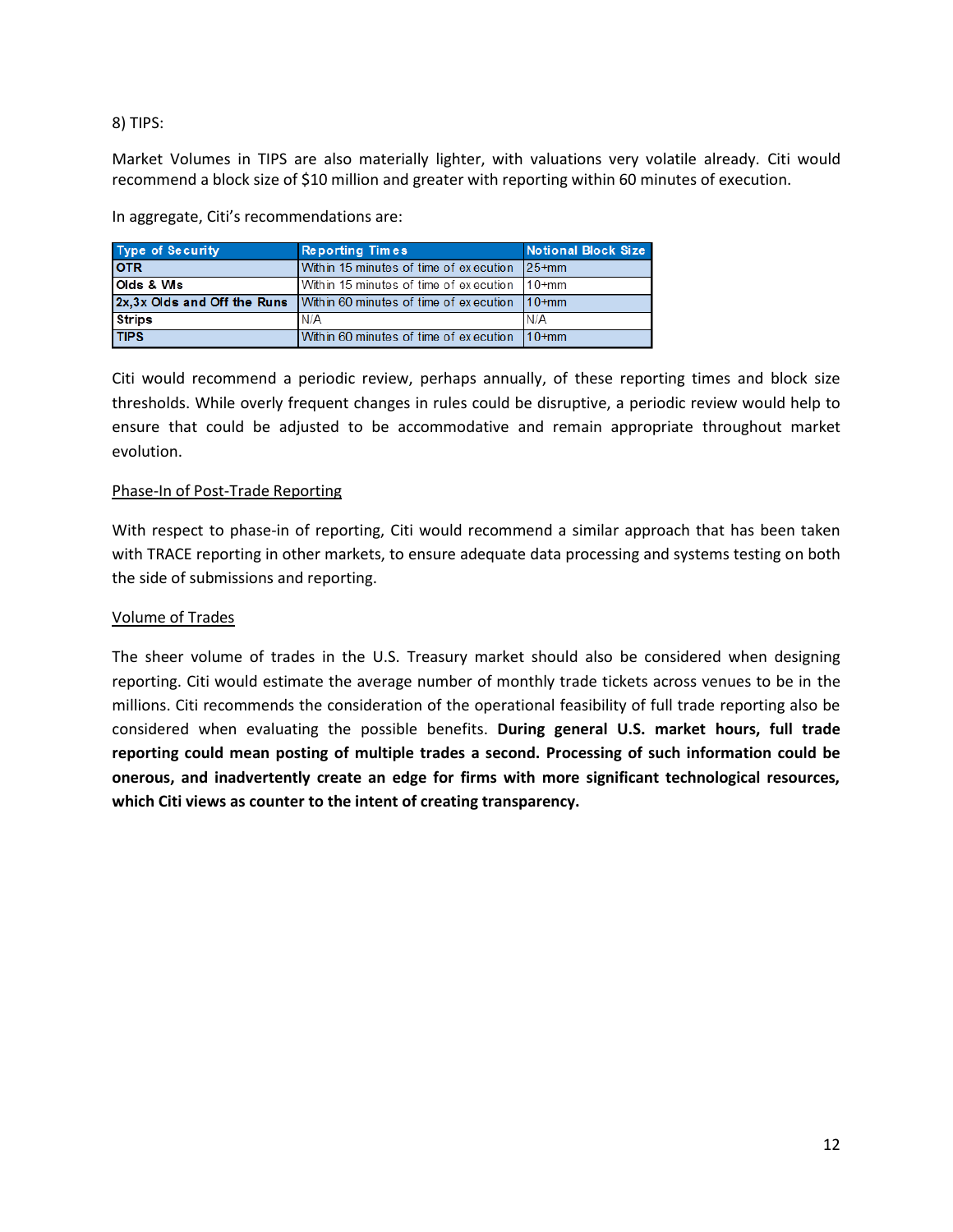# **IV Conclusion: Recommendations**

In conclusion, Citi appreciates the Treasury's consideration of its views regarding the liquidity, marketstructure, and evolution of the U.S. Treasury market.

The Firm's main recommendations are summarized below:

- Address the individual participant's incentive to participate in the arms race to speed, perhaps by limiting how participants can access markets (only send this many orders per second, order must be good for a certain period of time, rules on sizes per order, cancellation ratios, etc.).
- Maintain the landscape of many public trading venues, but create uniform requirements for accessing them, as well as uniform governance rules. Similarly, standardize order types and details across venues.
- Create a uniform registration process for market participants. Firms that conduct a certain riskbased threshold of trading should be subject to certain capital requirements and margins, supervision, and conduct rules, as well as the same reporting requirements.
- Require more complete trade reporting from material market participants (venue/participants)
- Synchronize clocks across venues and market participants to create a robust audit trail.
- Citi believes the benefit of post trade transparency would be more than offset by a corresponding decrease in liquidity, and therefore does not recommend post trade reporting. However, if Treasury views the benefits of post trade reporting as exceeding the risks to participants, Citi strongly recommends reporting post, and not during, the trade, with block size constraints. Specifically, the Firm views the following reporting as likely to be less damaging to the critical risk warehousing function of many market participants:

| <b>Type of Security</b>     | <b>Reporting Times</b>                 | <b>Notional Block Size</b> |
|-----------------------------|----------------------------------------|----------------------------|
| <b>OTR</b>                  | Within 15 minutes of time of execution | $125+mm$                   |
| <b>Olds &amp; Wis</b>       | Within 15 minutes of time of execution | $110+mm$                   |
| 2x,3x Olds and Off the Runs | Within 60 minutes of time of execution | $110+mm$                   |
| <b>Strips</b>               | <b>N/A</b>                             | IN/A                       |
| <b>TIPS</b>                 | Within 60 minutes of time of execution | $110+mm$                   |

Also, the Firm recommends structuring trade dissemination to avoid disadvantaging players with smaller technological resources, given the likely volume of trades.

We would be pleased to discuss any part of this comment in person.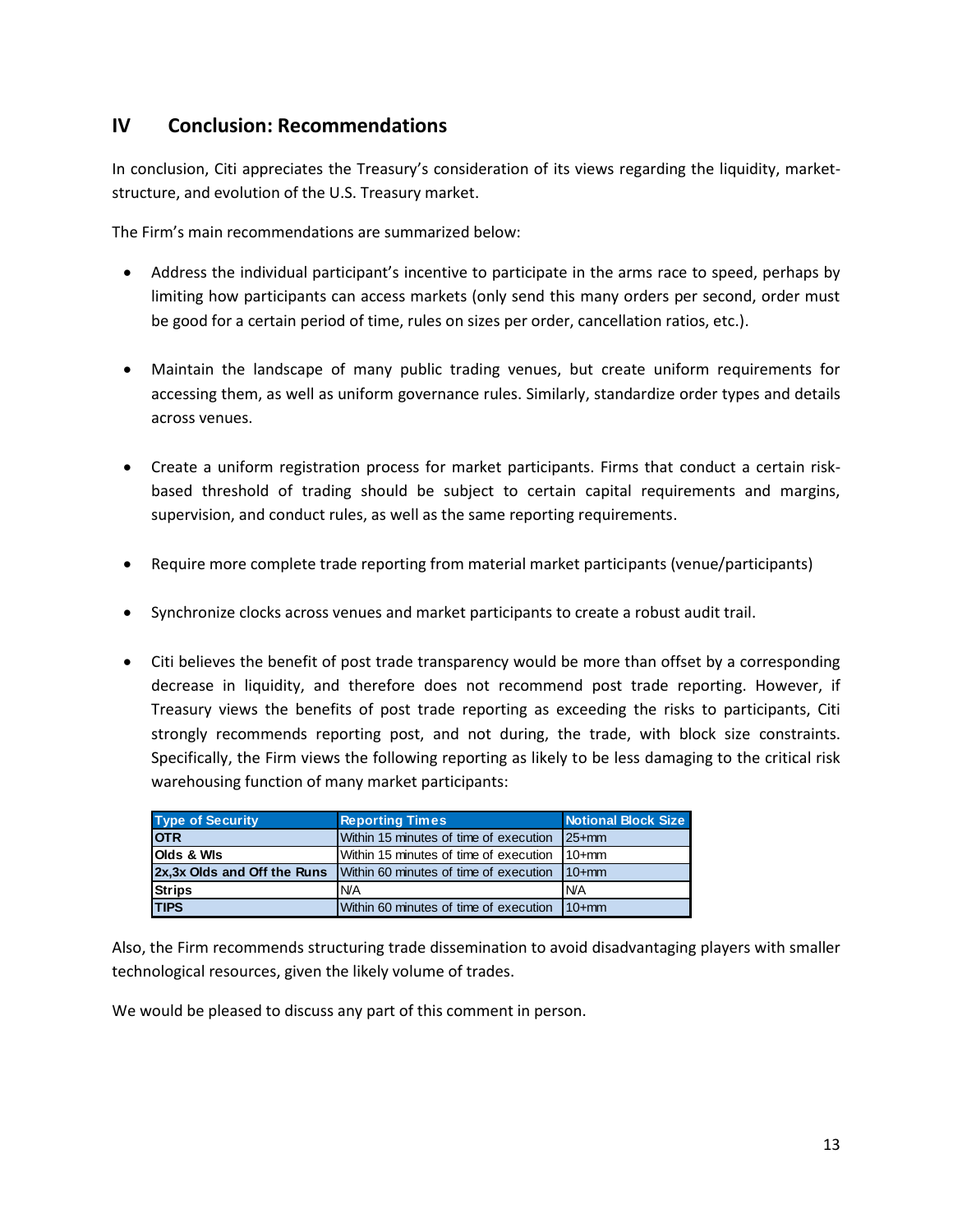Sincerely,

ulinduck alum

Deirdre K. Dunn Managing Director – Head of NA G10 Rates Citi Global Markets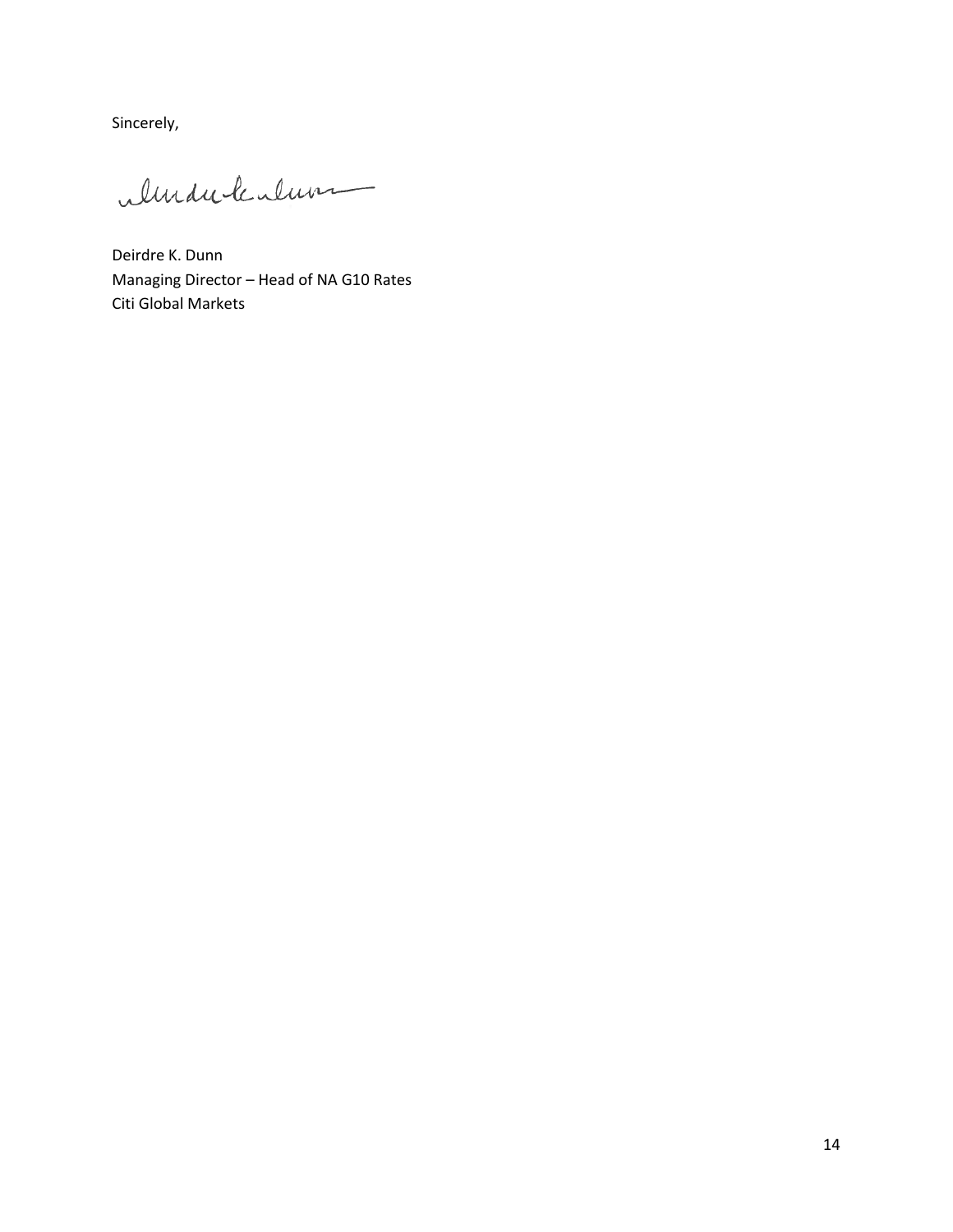## **APPENDIX A**

#### *Rates Quantitative Analysis, Fixed Income*

*Date:* 30 November 2015

*Authors:* David L. Li Vikas Wadhawan Wen Jie Zhou

[david.l.li@citi.com](mailto:david.l.li@citi.com) [vikas.wadhawan@citi.com](mailto:vikas.wadhawan@citi.com) [wen.jie.zhou@citi.com](mailto:wen.jie.zhou@citi.com)

# Depth Score for the U.S. Treasury Market

# 1 Introduction

In this document we introduce a methodology to analyze liquidity conditions in the U.S. Treasury market.

# 2 Motivation

In [1], the authors proposed a methodology to quantify liquidity conditions. It is a relative metric, in the sense that the index is calibrated to a reference period and presented probabilistically. As a result, the index ranges between zero and one hundred, with zero indicating the worst liquidity condition, one hundred the best and fifty (arguably) normal. This is useful for intra-day analysis because it removes dependency on regimes, e.g. what is normal for the market today surely differs from what was normal for the market in the 1980s, and because intraday analysis focuses mainly on short-term trends. Precisely for this reason, liquidity index has limited application for historical analysis over an extended period of time – the index value will, by definition, oscillate around fifty.

In this paper, we propose a different methodology suitable for long-term liquidity analysis. We begin with a simple question: How many levels of visible depth would it take to trade X amount of DV01? The answer to this question is obviously security dependent as different securities are traded differently. To this end, we select a different X for each security. We then calculated the weighted sum of the required depth levels for each security. It should be noted that a greater number in required depth indicates poorer liquidity conditions, so to make our metric more intuitive (greater value means better liquidity), we take a final step to invert the weighted sum. This metric is referred to as the *depth score* and is rigorously defined in the next section.

| Security        | Х     | ω        |
|-----------------|-------|----------|
| T <sub>2</sub>  | 750   | 0.50     |
| T3              | 200   | 0.50     |
| T5              | 150   | 1.00     |
| T7              | 75    | 0.80     |
| T <sub>10</sub> | 75    | 1.00     |
| T30             | 10    | 0.80     |
| TU              | 3,750 | 0.50     |
| FV              | 1,500 | 0.50     |
| TY              | 750   | 1.00     |
| US              | 100   | $0.80\,$ |